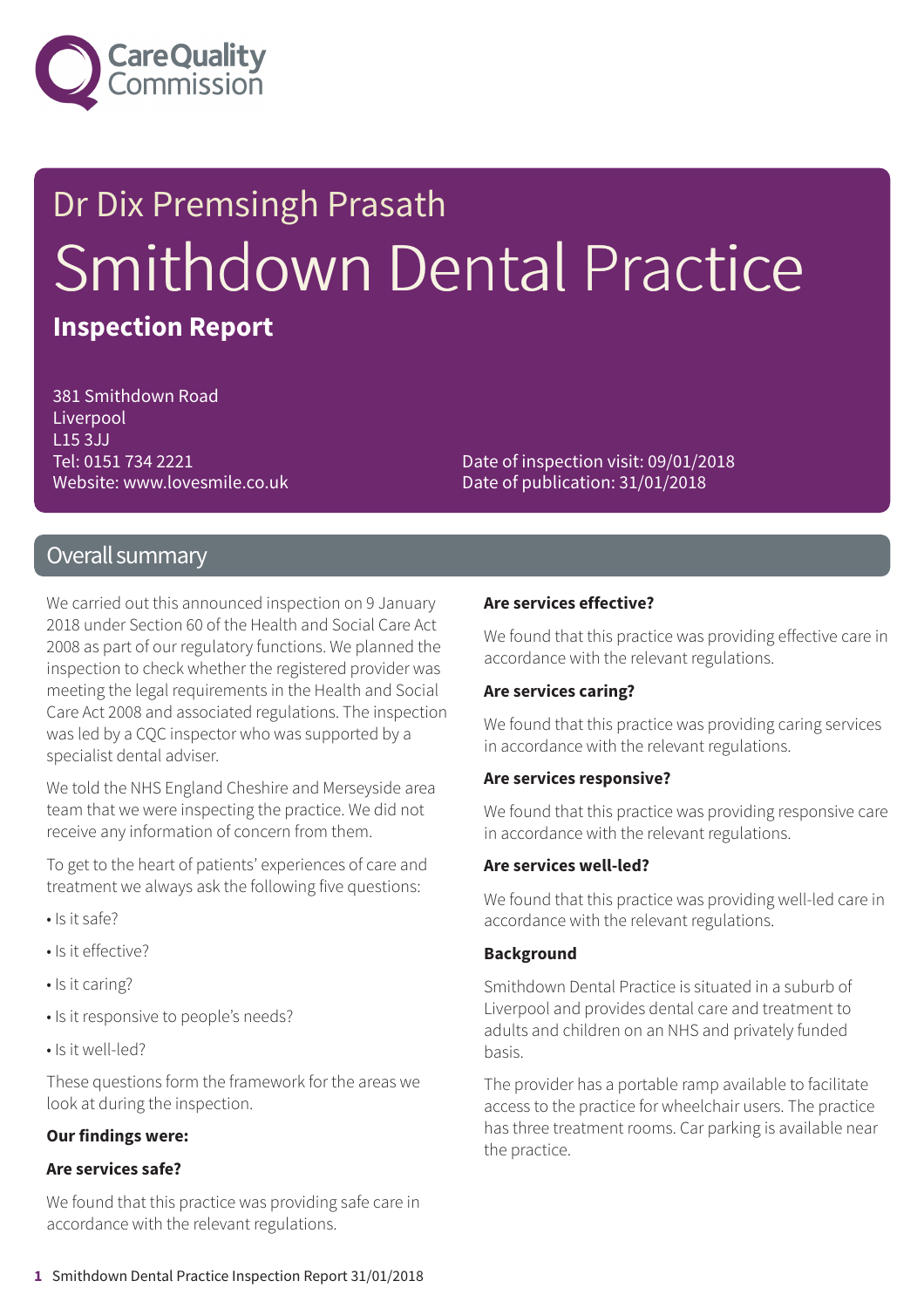# Summary of findings

The dental team includes a principal dentist, three associate dentists and eight dental nurses, three of whom also carry out reception duties, and four of whom are trainees. The team is supported by a practice manager.

The practice is owned by an individual who is the principal dentist there. They have legal responsibility for meeting the requirements in the Health and Social Care Act 2008 and associated regulations about how the practice is run.

We received feedback from 25 people about the services provided. The feedback provided was positive about the practice.

During the inspection we spoke to two dentists, five dental nurses and the practice manager. We looked at practice policies, procedures and other records about how the service is managed.

The practice is open:

Monday and Tuesday 9.00am to 6.00pm

Wednesday 9.00am to 5.30pm

Thursday 9.00am to 5.00pm

Friday 9.00am to 3.30pm.

### **Our key findings were:**

- The practice was clean and well maintained.
- The practice had infection control procedures in place which reflected published guidance.
- Safeguarding processes were in place and staff knew their responsibilities for safeguarding adults and children.
- Staff provided patients' care and treatment in line with current guidelines.
- The practice had a procedure in place for dealing with complaints.
- Staff treated patients with dignity and respect and took care to protect their privacy and personal information.
- The appointment system took patients' needs into account. Dedicated emergency appointments were available.
- The practice had a leadership structure. Staff felt involved and supported and worked well as a team.
- The practice asked patients and staff for feedback about the services they provided.
- Staff knew how to deal with emergencies. We observed that two sizes of oro-pharyngeal airway and a child size self-inflating resuscitation bag were not available.
- The practice had systems in place to help them manage risk. Not all risks from sharp instruments had been assessed and reduced.
- The practice had staff recruitment procedures in place. We found that the practice did not request employment histories or references for all staff prior to employment.

There were areas where the provider could make improvements and should:

- Review the availability of equipment to manage medical emergencies taking account of the guidelines issued by the Resuscitation Council (UK), and the General Dental Council.
- Review the practice's recruitment policy and procedures to ensure character references for new staff as well as employment histories are requested and recorded suitably.
- Review the practice's systems for assessing, monitoring and mitigating the various risks arising from the undertaking of the regulated activities, specifically in relation to staff immunity status to Hepatitis B, and to sharps.
- Review the practice's protocols in relation to the use of closed circuit television to ensure staff and patients are fully informed as to its purpose and their right to access footage containing their images.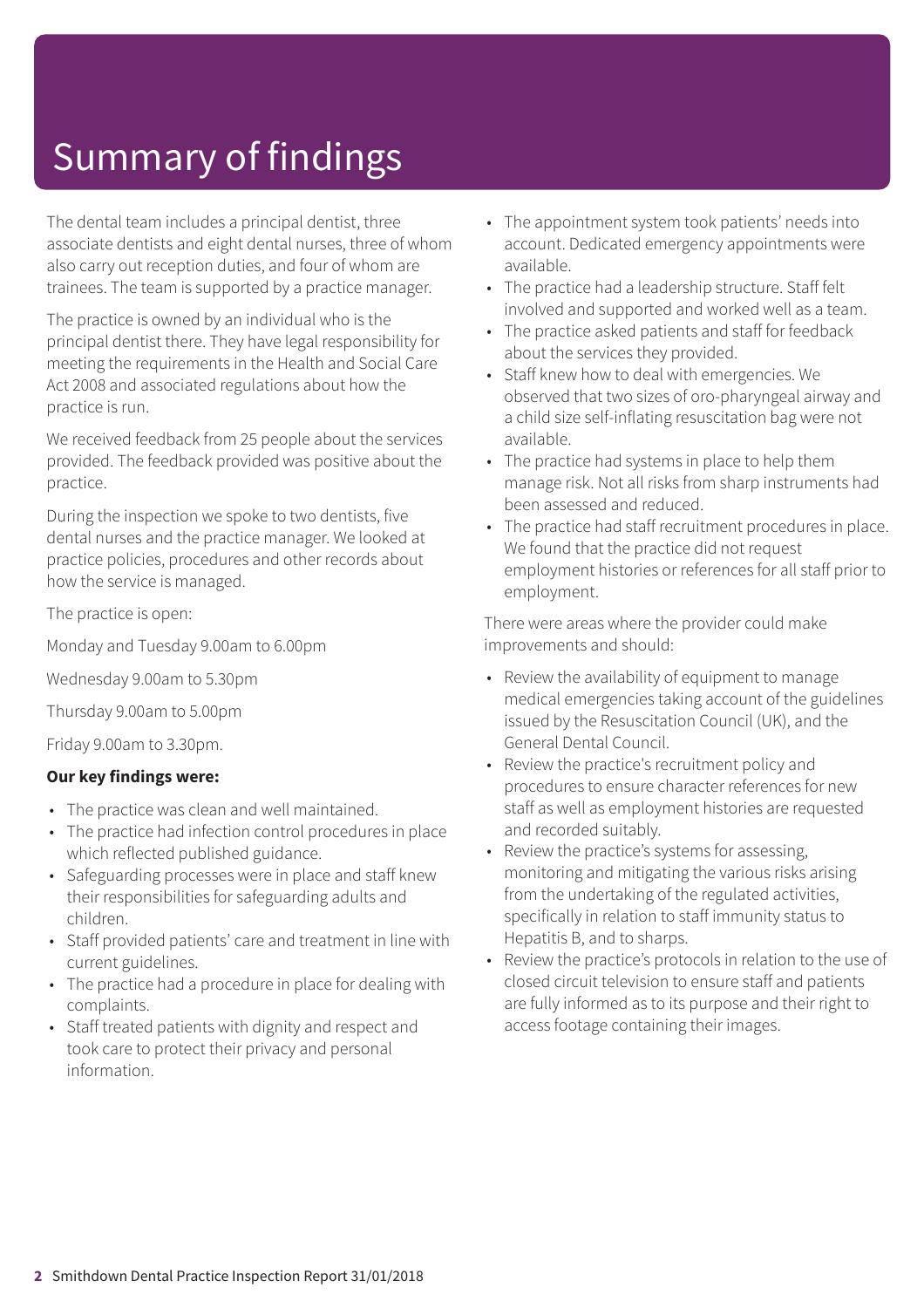# Summary of findings

### The five questions we ask about services and what we found

We always ask the following five questions of services.

#### **Are services safe?**

We found that this practice was providing safe care in accordance with the relevant regulations.

**No action**

**No action**

The practice had systems and processes in place to provide safe care and treatment. They used learning from incidents to help them improve.

Staff received training in safeguarding and knew how to recognise the signs of abuse and how to report concerns.

The premises and equipment were clean and properly maintained. The practice followed national guidance for cleaning, sterilising and storing dental instruments.

We found that the practice had arrangements in place for the use of X-rays.

Staff were qualified for their roles, where relevant. The practice completed some essential recruitment checks before employing staff. We found the practice had not requested references or employment histories for some recently recruited staff.

The practice had suitable arrangements for dealing with medical and other emergencies. We observed that two sizes of oro-pharyngeal airway and a child size self-inflating resuscitation bag were not available.

The practice had procedures in place to manage and reduce risks. We saw that the practice had put in place all reasonably practicable measures to reduce the risks, with the exception of risks in relation to some sharp instruments, and staff immunity to the Hepatitis B vaccination.

#### **Are services effective?**

We found that this practice was providing effective care in accordance with the relevant regulations.

The dentists assessed patients' needs and provided care and treatment in line with recognised guidance. Patients described the treatment they received as thorough. The dentists discussed treatment with patients so they could give informed consent and recorded this in their records.

The practice had clear arrangements when patients needed to be referred to other dental or health care professionals.

We observed that staff had provided a targeted dental health promotion and prevention 'caries awareness' programme for their six to eight year old patients where a particular need had been identified for this.

The practice supported staff to complete training relevant to their roles and had systems in place to monitor this.

The practice used closed circuit television for monitoring the waiting and reception areas in the practice but were not displaying sufficient information about this.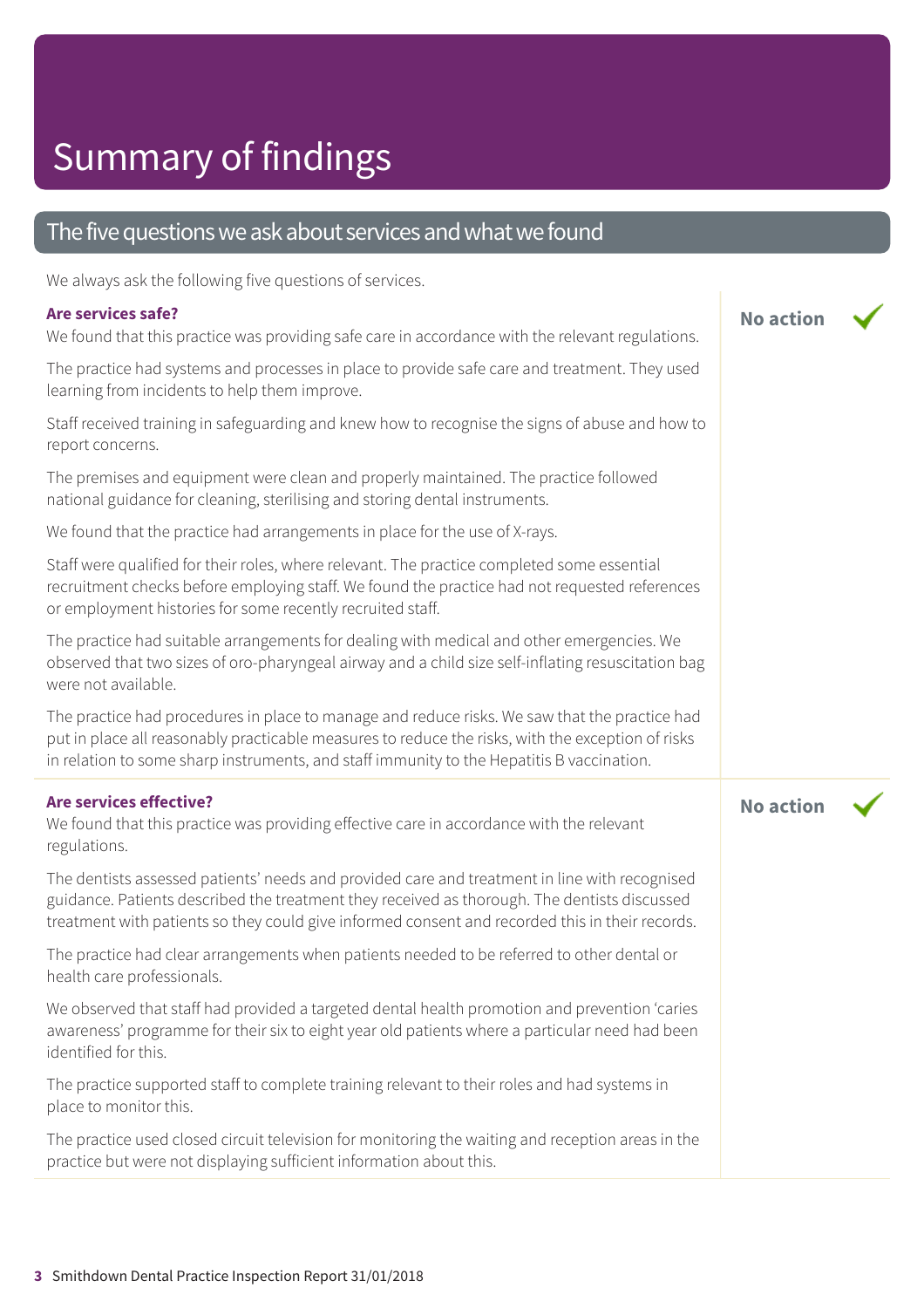# Summary of findings

| <b>Are services caring?</b><br>We found that this practice was providing caring services in accordance with the relevant<br>regulations.                                                                                                                                                       | <b>No action</b> |  |
|------------------------------------------------------------------------------------------------------------------------------------------------------------------------------------------------------------------------------------------------------------------------------------------------|------------------|--|
| Patients were positive about all aspects of the service. They told us staff were polite, attentive<br>and professional. They said that they were given helpful explanations about dental treatment,<br>and said their dentists were understanding and listened to them.                        |                  |  |
| Patients commented that staff made them feel at ease, especially when they were anxious<br>about visiting the dentist.                                                                                                                                                                         |                  |  |
| We saw that staff protected patients' privacy and were aware of the importance of<br>confidentiality.                                                                                                                                                                                          |                  |  |
| Patients said staff treated them with dignity and respect.                                                                                                                                                                                                                                     |                  |  |
| Are services responsive to people's needs?<br>We found that this practice was providing responsive care in accordance with the relevant<br>regulations.                                                                                                                                        | <b>No action</b> |  |
| The practice's appointment system took account of patients' needs. Patients could obtain an<br>appointment quickly in an emergency.                                                                                                                                                            |                  |  |
| Staff considered patients' individual needs and made reasonable adjustments to meet these.<br>This included providing facilities for patients with disabilities. The practice had access to<br>interpreter services and had arrangements in place to help patients with sight or hearing loss. |                  |  |
| The practice took patients views seriously. They valued compliments from patients and<br>responded to concerns and complaints quickly and constructively.                                                                                                                                      |                  |  |
| Are services well-led?<br>We found that this practice was providing well-led care in accordance with the relevant<br>regulations.                                                                                                                                                              | <b>No action</b> |  |
| The practice had arrangements in place to ensure the smooth running of the service. These<br>included systems for the practice team to review the quality and safety of the care and<br>treatment provided.                                                                                    |                  |  |
| There was a clearly defined management structure and staff felt supported and appreciated.                                                                                                                                                                                                     |                  |  |
| Staff were aware of the importance of confidentiality and protecting patients' personal<br>information The practice team kept accurate patient dental care records which were stored<br>securely.                                                                                              |                  |  |
| The practice monitored clinical and non-clinical areas of their work to help them improve and<br>learn. This included asking for and listening to the views of patients and staff.                                                                                                             |                  |  |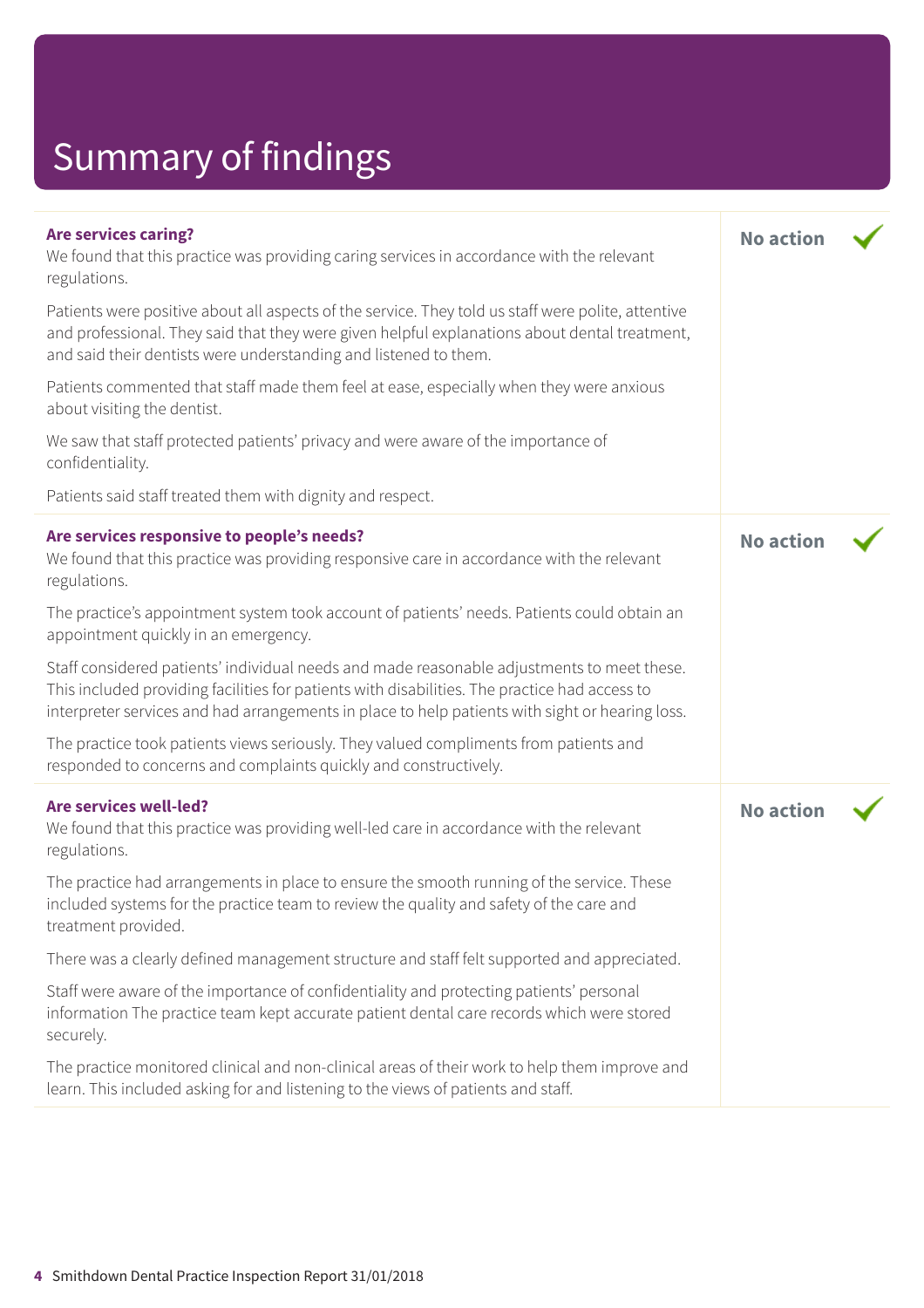# Are services safe?

### **Our findings**

### **Reporting, learning and improvement from incidents**

The practice had procedures in place for reporting, investigating, responding to and learning from accidents, incidents and significant events. Staff knew about these and understood their role in the process.

We found that staff recorded, responded to and discussed all incidents to reduce risk and support future learning.

The practice received national medicines and equipment safety alerts, for example, from the Medicines and Healthcare products Regulatory Agency. Relevant alerts were discussed with staff, acted on and stored for future reference.

### **Reliable safety systems and processes (including safeguarding)**

The practice had safeguarding policies and procedures in place to provide staff with information about identifying, reporting and dealing with suspected abuse. Staff knew their responsibilities should they have concerns about the safety of children, young people or adults who are at risk due to their circumstances. Staff received safeguarding training and knew the signs and symptoms of abuse and neglect and how to report concerns.

The practice had a whistleblowing policy in place. Staff told us they were confident to raise concerns without fear of recrimination.

We looked at the practice's arrangements for safe dental care and treatment. We reviewed the procedures the dentists followed when providing root canal treatment and found these were in accordance with recognised guidance.

The practice had a business continuity plan describing how the practice would deal with events which could disrupt the normal running of the practice.

### **Medical emergencies**

Staff knew what to do in a medical emergency and completed training in medical emergencies and life support every year.

The practice had the recommended medical emergency equipment and medicines with the exception of three items; two sizes of oro-pharyngeal airway and a child size self-inflating bag. The provider assured us this would be addressed. Staff carried out, and kept records of, checks to make sure the medicines and equipment were within their expiry dates and in working order.

### **Staff recruitment**

The practice had staff recruitment procedures in place to help them employ suitable staff. We looked at four staff recruitment records. These showed the practice carried out essential pre-employment checks and had the required information available with the exception of references for all four staff and employment histories for two of these staff.

Clinical staff were qualified and registered with the General Dental Council, where necessary.

### **Monitoring health and safety and responding to risks**

The practice had an overarching health and safety policy in place, underpinned by several specific policies and risk assessments to help manage potential risk. These covered general workplace, for example, the control of hazardous substances and fire, and specific dental practice risks. Staff reviewed risk assessments regularly. We saw that the practice had put in place measures to reduce the risks identified in the assessments and had acted on recommendations made in the risk assessments.

We found that the risks from the use of sharp instruments had been assessed and measures put in place to reduce the risks. We observed that not all potential sources of injury from sharp items had been considered, for example, from matrix bands used when filling teeth. The provider assured us this would be addressed.

The provider had a system in place to ensure clinical staff had received appropriate vaccinations, including the vaccination to protect them against the Hepatitis B virus. Systems were in place to check staff immunity and checks had been carried out for most staff. We observed that no record of the effectiveness of the vaccination was available for one of the staff. The practice did not have a risk assessment in place in relation to this member of staff working in a clinical environment when the effectiveness of the vaccination was unknown. The provider assured us this would be addressed.

A dental nurse worked with each of the clinicians when they treated patients. We saw that the clinical staff had professional indemnity cover.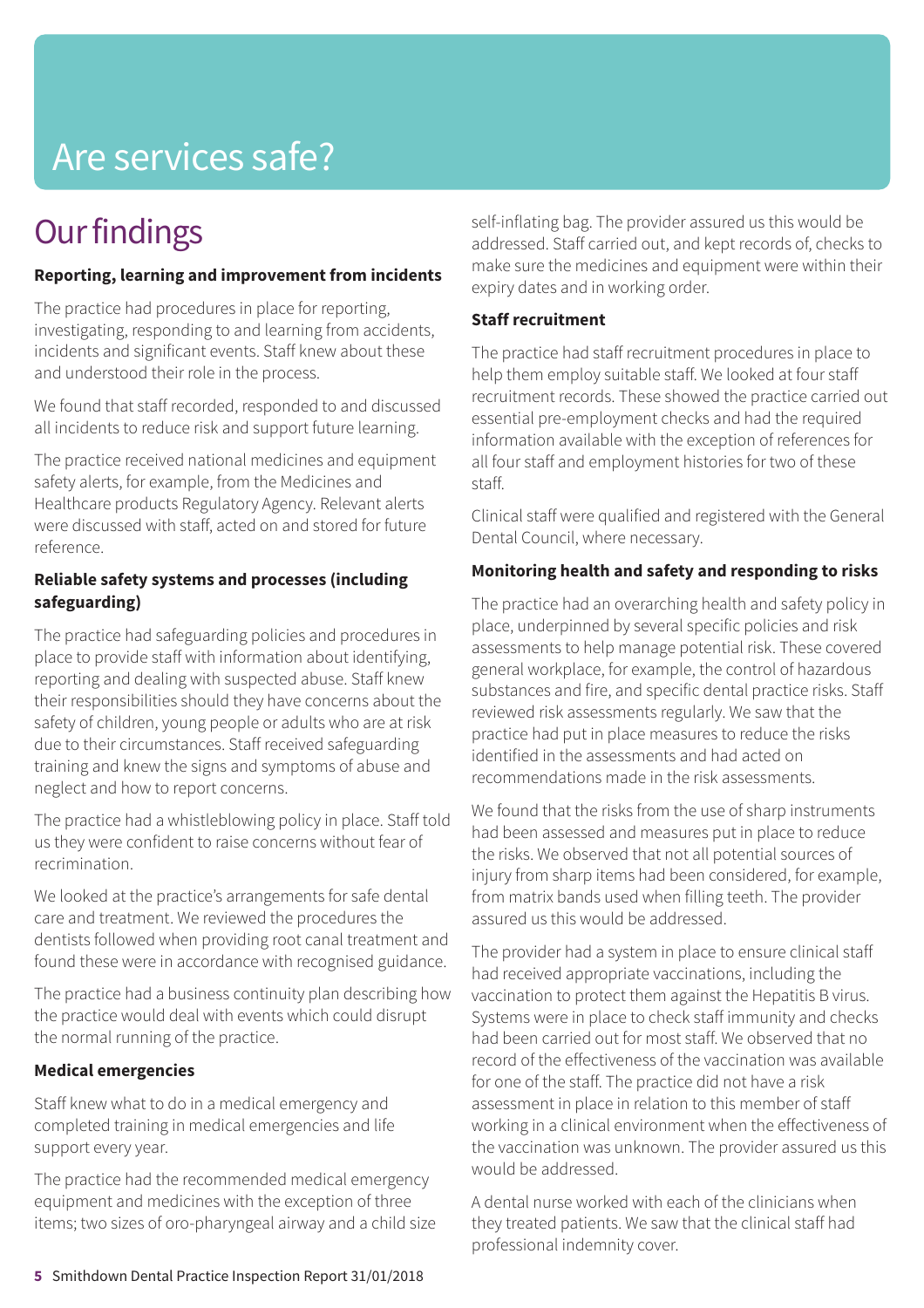## Are services safe?

### **Infection control**

The practice had an infection prevention and control policy and associated procedures in place. They followed guidance in The Health Technical Memorandum 01-05: Decontamination in primary care dental practices, (HTM 01-05), published by the Department of Health. Staff completed infection prevention and control training regularly.

The practice had suitable arrangements for transporting, cleaning, checking, sterilising and storing instruments in accordance with HTM 01-05. The records showed equipment staff used for cleaning and sterilising instruments was maintained and used in line with the manufacturers' guidance.

Staff carried out infection prevention and control audits twice a year.

The practice had procedures in place, in accordance with current guidance, to reduce the possibility of Legionella or other bacteria developing in the water systems.

We saw cleaning schedules for the premises. The practice was clean when we inspected and patients confirmed this was usual.

### **Equipment and medicines**

We saw servicing documentation for the equipment used in the practice. Staff carried out checks in accordance with the manufacturers' recommendations.

The practice had suitable systems for prescribing, dispensing and storing medicines.

The practice stored and kept records of NHS prescriptions in accordance with current guidance.

### **Radiography (X-rays)**

The practice had arrangements in place to ensure X-ray procedures were carried out safely. They complied with current radiation regulations and had the required information available.

We saw evidence that the dentists justified, graded and reported on the X-rays they took. The practice carried out X-ray audits regularly following current guidance.

Where appropriate, staff completed continuing professional development in respect of dental radiography.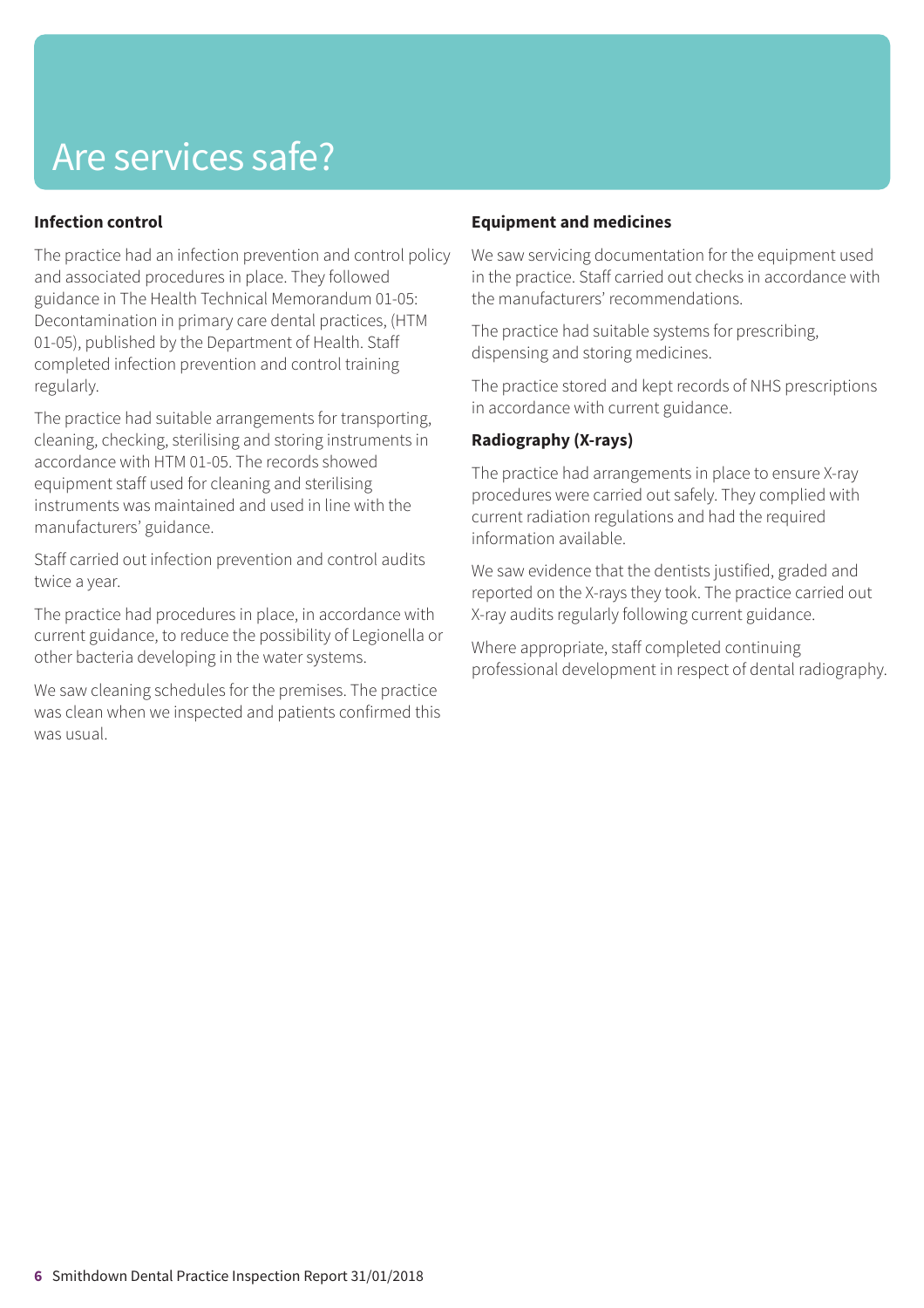# Are services effective?

(for example, treatment is effective)

# **Our findings**

### **Monitoring and improving outcomes for patients**

The dentists assessed patients' treatment needs in line with recognised guidance. We observed that the dentists kept detailed dental care records containing information about patients' current dental needs, past treatment and medical history.

We saw that the principal dentist audited patients' dental care records to check that the dentists recorded the necessary information.

### **Health promotion and prevention**

The practice supported patients to achieve better oral health in accordance with the Department of Health publication 'Delivering better oral health: an evidence-based toolkit for prevention'. The dentists told us they prescribed high concentration fluoride products if a patient's risk of tooth decay indicated this would help them, and discussed smoking, alcohol consumption and diet with patients during appointments.

The principal dentist was aware of the high incidence of tooth decay in the local population and staff had developed a 'caries awareness' programme which was aimed at reducing dental disease in patients of the practice between six and eight years old. The children were offered an opportunity to attend the practice with their parents for a one to one or group presentation about decay, diet and oral health. The presentation was audio-visual and was supported by consultation with practice clinical staff to provide tailored advice to individual patients. The principal dentist told us that the practice planned to provide targeted health promotion programmes to other patient groups, such as vulnerable adults.

### **Staffing**

Staff new to the practice completed a period of induction based on a structured induction programme.

The General Dental Council requires dental professionals to complete continuing professional development as a requirement of their registration. Staff told us the practice provided support and training opportunities to assist them

in meeting the requirements of their registration, and with their professional development. The practice monitored staff training to ensure essential training was completed each year.

The principal dentist had undertaken further postgraduate study and obtained qualifications in restorative and endodontic dentistry.

Staff told us they had annual appraisals. These were used to discuss learning needs, general wellbeing and performance. We saw several completed appraisals which confirmed this.

### **Working with other services**

The dentists confirmed they referred patients to a range of specialists in primary and secondary care if they needed treatment the practice did not provide. This included referring patients with suspected oral cancer in accordance with the current guidelines. The practice monitored urgent referrals to ensure they were dealt with promptly.

### **Consent to care and treatment**

The practice team understood the importance of obtaining and recording patients' consent to treatment. The dentists told us they gave patients information about treatment options and the risks and benefits of these so they could make informed decisions. Patients confirmed their dentist listened to them and gave them clear information about their treatment.

The practice's consent policy included information about the Mental Capacity Act 2005. Staff understood their responsibilities under the act when treating adults who may not be able to make informed decisions. The policy also referred to Gillick competence. The dentists were aware of the need to consider this when treating young people under 16. Staff described how they involved patients' relatives or carers when appropriate and made sure they had enough time to explain treatment options clearly.

The provider had installed a closed circuit television system, (CCTV), in the reception and waiting areas and in the corridor leading to the treatment rooms. We saw that notices were displayed to inform people CCTV was in use to protect the premises but the provider had not displayed any information to make patients aware of their right of access to footage which may contain their images. The provider assured us this would be addressed.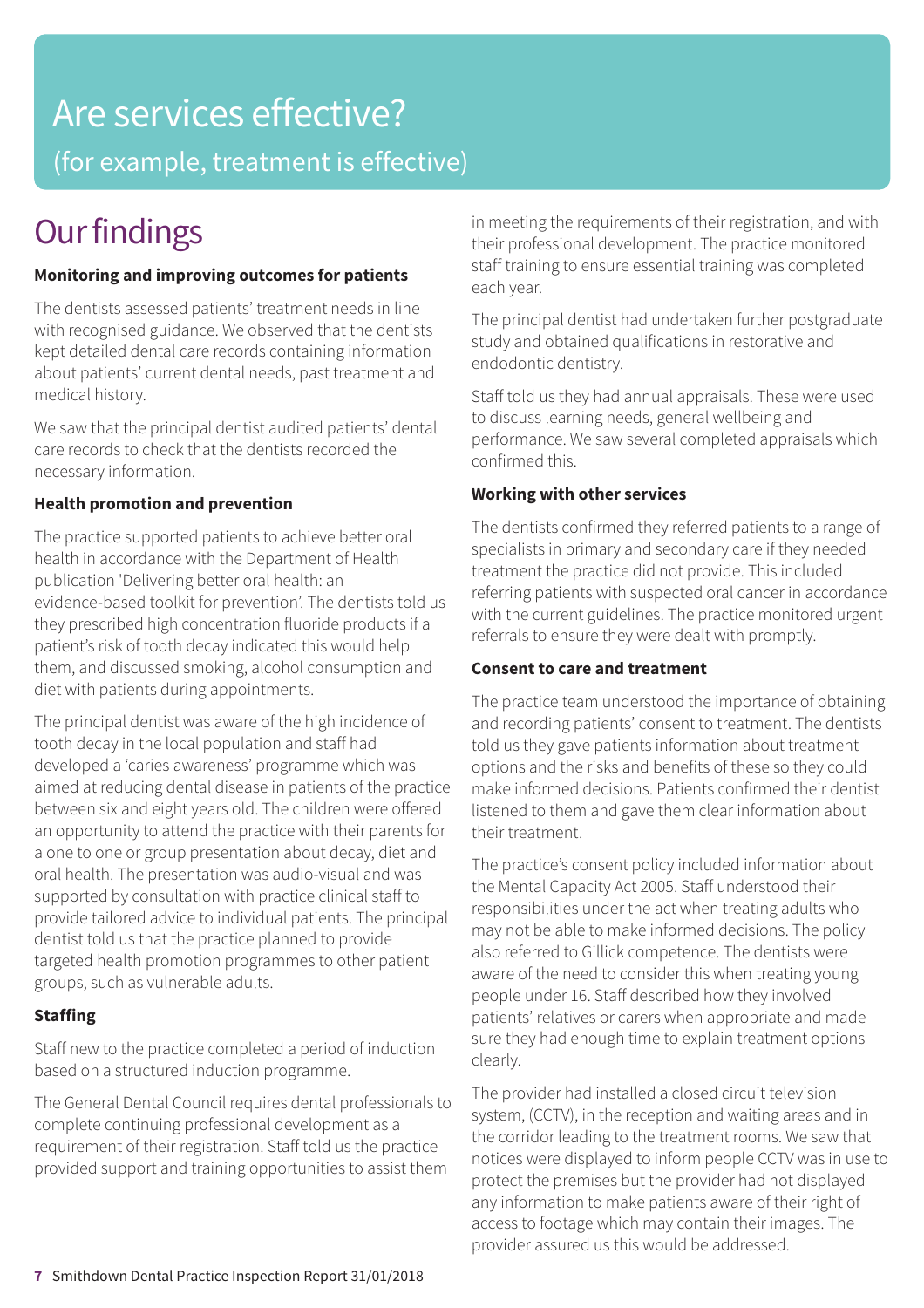# Are services caring?

### **Our findings**

### **Respect, dignity, compassion and empathy**

Staff were aware of their responsibility to respect people's diversity and human rights.

Patients commented positively that staff were friendly, caring and compassionate. We saw that staff treated patients kindly and with respect and were friendly towards patients at the reception desk and over the telephone.

Staff understood the importance of providing emotional support for patients who were nervous of dental treatment. Patients told us staff were kind and helpful when they were in pain, distress or discomfort.

Patients could choose whether they saw a male or female dentist.

Staff were aware of the importance of privacy and confidentiality. The layout of reception and waiting areas provided limited privacy when reception staff were dealing with patients but staff were aware of the importance of privacy and confidentiality. Staff described how they avoided discussing confidential information in front of other patients. Staff told us that if a patient requested further privacy facilities were available. The reception computer screens were not visible to patients and staff did not leave patient information where people might see it.

### **Involvement in decisions about care and treatment**

The dentists provided patients with information to help them make informed choices. Patients confirmed that staff listened to them, discussed options for treatment with them, and gave them time to think. The dentists described to us the conversations they had with patients to help them understand their treatment options.

The practice's website and leaflet provided patients with information about the range of treatments available at the practice.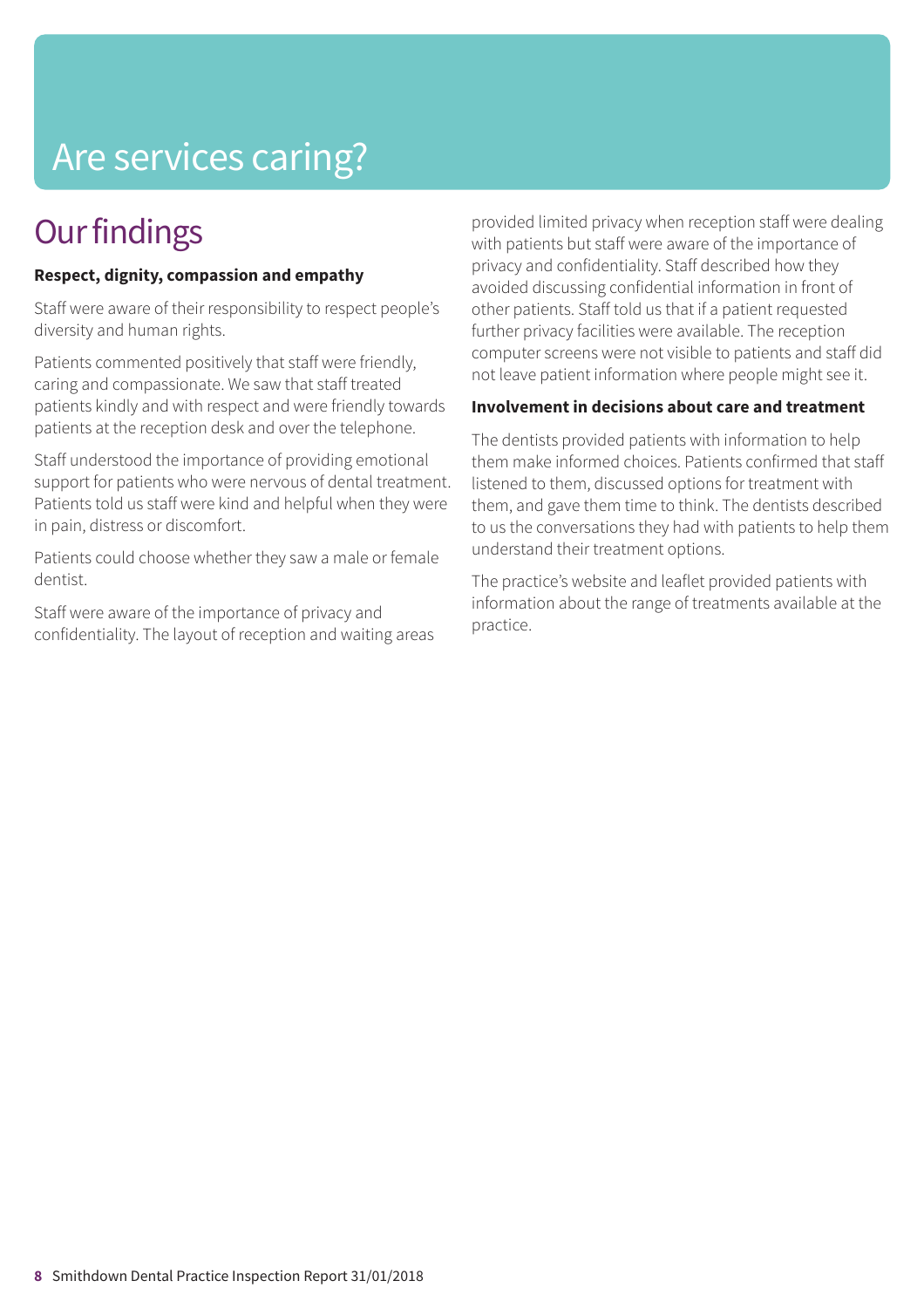## Are services responsive to people's needs? (for example, to feedback?)

## **Our findings**

### **Responding to and meeting patients' needs**

The practice was well maintained. The principal dentist had carried out refurbishment of several areas of the practice, including the reception and waiting areas.

The practice had an appointment system in place which took account of patients' needs. Staff told us that patients requiring urgent appointments were seen the same day.

We saw that the dentists tailored appointment lengths to patients' individual needs and patients could choose from morning and afternoon appointments. Patients told us they had enough time during their appointment and did not feel rushed.

### **Tackling inequity and promoting equality**

The practice had taken into consideration the needs of different groups of people, for example, people with disabilities, and put in place reasonable adjustments, for example, handrails to assist with mobility.

The practice was accessible to wheelchair users, with the exception of the toilet facilities. A treatment room was currently being added to the practice which incorporated improved access for wheelchair users.

The whole practice was situated at ground floor level. A call bell had been installed at the entrance to the practice to alert staff should a patient require assistance.

Staff had access to interpreter and translation services for people who required them. The practice had arrangements in place to assist patients who had hearing impairment, for example, the practice had a hearing induction loop available.

### **Access to the service**

The practice displayed its opening hours on the premises, in the practice's information leaflet and on their website.

Staff made every effort to keep waiting times and cancellations to a minimum.

The practice made every effort to see patients experiencing pain or other dental emergencies on the same day and had appointments available for this. The practice's website, information leaflet and answerphone provided contact details for patients requiring emergency dental treatment during the working day and when the practice was not open. Patients confirmed they could make routine and emergency appointments easily and were rarely kept waiting for their appointment.

### **Concerns and complaints**

The practice had a complaints policy providing guidance to staff on how to handle a complaint. The practice information leaflet explained how to make a complaint. The practice manager was responsible for dealing with complaints and aimed to resolve these in-house where possible. Staff told us they raised any formal or informal comments or concerns with the practice manager to ensure the patient received a quick response.

We observed that no contact details were available for the Dental Complaints Service should patients not wish to complain to the practice directly or if they were not satisfied with the way the practice dealt with their concerns.

We looked at comments, compliments and complaints the practice received in the previous 12 months. We saw that the practice responded to concerns appropriately and discussed outcomes with staff to share learning and improve the service.